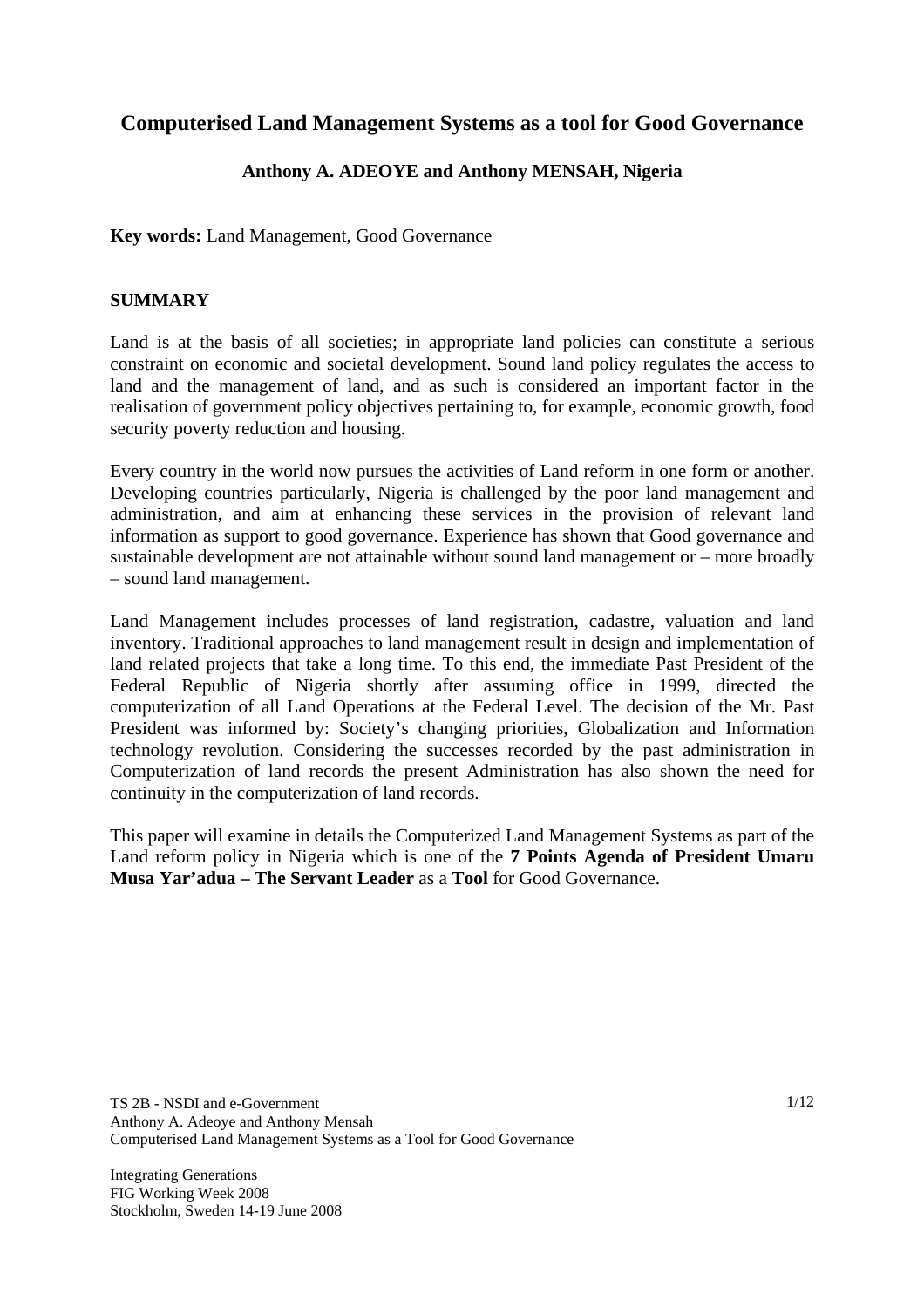# **Computerised Land Management Systems as a tool for Good Governance**

# **Anthony A. ADEOYE and Anthony MENSAH, Nigeria**

## **1. INTRODUCTION**

Manual record keeping has been in use by Land related Departments of the various Federal and State Ministry of Lands. The Land records in these Ministries have been expanding rapidly beyond projections. With this rapid expansion, manual record-keeping is becoming inefficient, time-consuming and prone to abuses. Several unsuccessful attempts were made in the past by various Federal and State Ministry of Lands to solve the problems. The attempt failed because of the gross under estimation of the gravity of the problems, the ill-defined scope of the project and lack of a strong political will on the part of the authority.

The United Nations Millennium declaration addressed the issues of values and principles, peace, security and disarmament, development and poverty eradication, protection of our common environment, human rights, democracy and good governance so as to bring about economic emancipation and growth for all sectors of the economy. Therefore, immediate Past President of the Federal Republic of Nigeria shortly after assuming office in 1999, directed for the computerization of all Land Operations at the Federal Level. The decision of the Mr. Past President was informed by: Society's changing priorities, Globalization and Information technology revolution.

## **1.1 7 Points Agenda of President Umaru Musa Yar'adua – The Servant Leader**

- 1. Power and Energy: Adequate power supply to facilitate industrialization
- 2. Food Security: Agriculture and water resources to ensure adequate food supply for local consumption and export
- 3. Wealth Creation: Diversification of revenue base and increased production to provide jobs
- 4. Transport Sector: Development of rail, road, air and water transportation to facilitate movement of persons, goods and services
- 5. Land Reforms: Review of existing land laws to ensure equitable use of the nation's land assets for socio-economic development
- 6. Security: Adequate attention to the provision of security of lives and property
- 7. Education: Reform of the education sector to improve skills and enhance standards.

The actualisation of all the 7-point Agenda, will definitely result in Good Governance. This is because Good Governance refers to the manner in which power is exercised by governments in managing a country's social, economic, and spatial recourses. It simply means: the process of decision-making and the process by which decisions are implemented. This indicates that government is just one of the actors in governance. The concept of governance includes formal as well as informal actors involved in decision-making and implementation of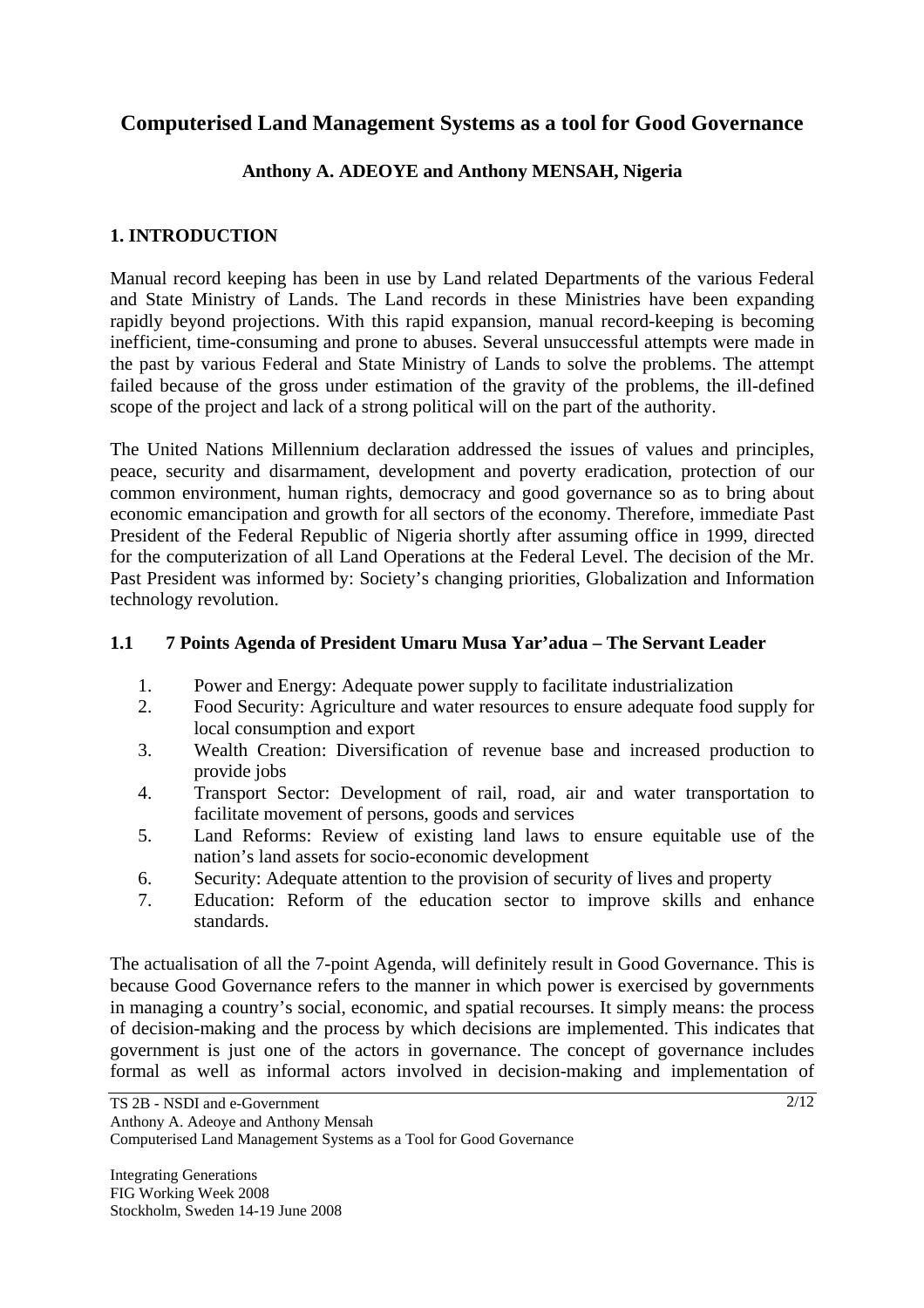decisions made, and the formal and informal structures that have been set in place to arrive at and implement the decision.

Good governance is a qualitative term which may be difficult to achieve. The term includes a number of characteristics e.g. as identified in the UN-Habitat Global Campaign on Urban Governance. The characteristics or norms are as follows (adapted from UN-Habitat, 2002):

- *Sustainability:* Balancing social, economic and environmental needs while being responsive to the present and future needs of the society.
- *Subsidiarity:* Allocation of authority at the closest appropriate level consistent with efficient and cost-effective services
- *Equity of access:* Everybody especially Women must participate as equals in all decision making, priority setting, and resource allocation processes
- *Efficiency:* Public services and local economic development must be financially sound and cost-effective.
- *Transparency and Accountability:* Decisions taken and their enforcement follows rules and regulations. Information must be freely available and directly accessible.
- *Civic Engagement and Citizenship:* Citizens must be empowered to participate effectively in decision-making processes.
- *Security:* All stakeholders must strive for prevention of crime and disasters. Security also implies freedom from persecution, forced evictions and provision of land tenure security.

Experience has shown that Good governance and sustainable development are not attainable without sound land administration or – more broadly – sound land management.

# **2. WHAT IS GIS?**

The term GIS can be defined as follows:

*"The technology that deals with the acquisition, storage, processing, presentation and dissemination of spatial information"* 

*"Configuration of hardware, software, communication networks and analytical procedures for the extraction of information from data to support decision-making so as to achieve planning or managerial objectives".* 

*"Computer-based systems tool for capturing, manipulating and displaying geographic and land related data in the computer with specialised software".* 

# **2.1 Why GIS in Land Records**

## 2.1.1 Increase in the Amount of Land Documentation Growth

As the land department activities expand and the volume of work increases, the amount of land documentation grows at an enormous rate and this become major land archive problems.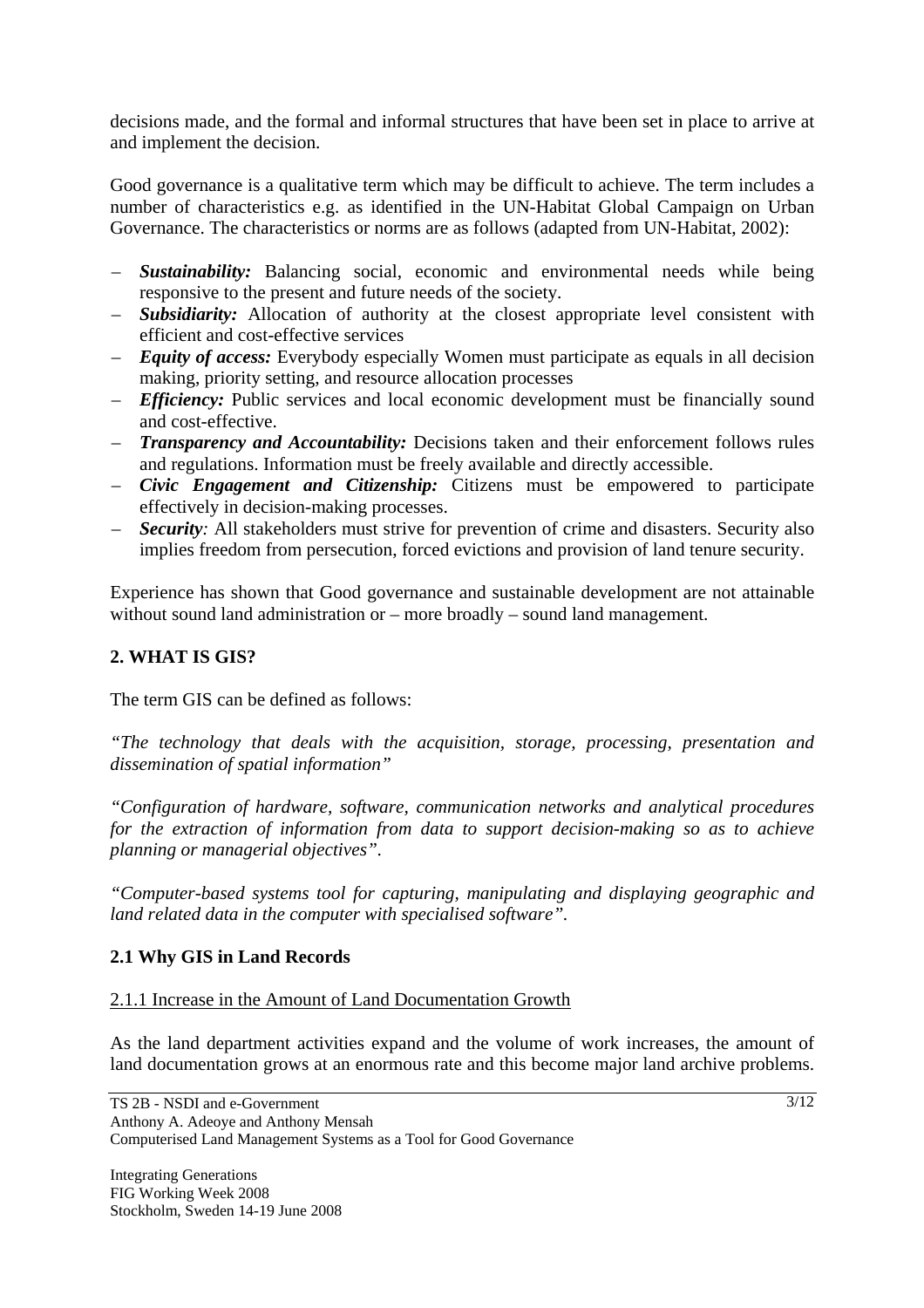This growth, therefore sometimes force land departments to either dispose of documents not considered essential or increase the storage areas used for the filing of these documents. To alleviate these land archive problems, many land departments began using microfiche and microfilm technologies as well as establishing complex manual procedures to support organisational demands.

## 2.1.2 Global Challenges

The main global drivers for change in GIS can be identified as technology development, micro-economic reform, globalization, and sustainable development.

## 2.1.3 Technology Development

The technological development in the Information Technology is the major driving force in changing the face of the Digital information world. The scanning technologies for electronic land document management have revolutionalized the traditional paper based land document management. The database technologies for storage of large land document and the scanning technologies for data management, analysis and manipulation arguably have had the greatest impact on the digital land archive information environment. In recent times, the communication technologies such as the WWW and the Internet have become the focus of attention for viewing and using digital land records.

# 2.1.4 Micro-economic Reform

The micro-economic reform initiatives represents' the institutional and governmental side of the changes observed during the latest two decades. This includes initiatives such as privatization, decentralization, downsizing, cost recovery, performance contracts, quality assurance, public/private partnership, and other policies to ensure service delivery and cost effectiveness. These initiatives have changed the focus from the pure technological issues to include also the more managerial components of building and maintaining national digital land data infrastructure.

## 2.1.5 Globalisation

A globalised world is one in which political, economic, cultural, and social events become more interconnected. The process includes that events in one part of the world increasingly have potential to impact on people and societies in other parts of the world. Globalisation widens the perspectives from the local to the global level. This should lead to a world movement towards improving the quality of lives of people by thinking and working together on common concerns. Globalisation has a social, economic, political, as well as an educational dimension. The www is the most graphic example of this trend, even if the full potential of the web as an educational resource is still to be seen.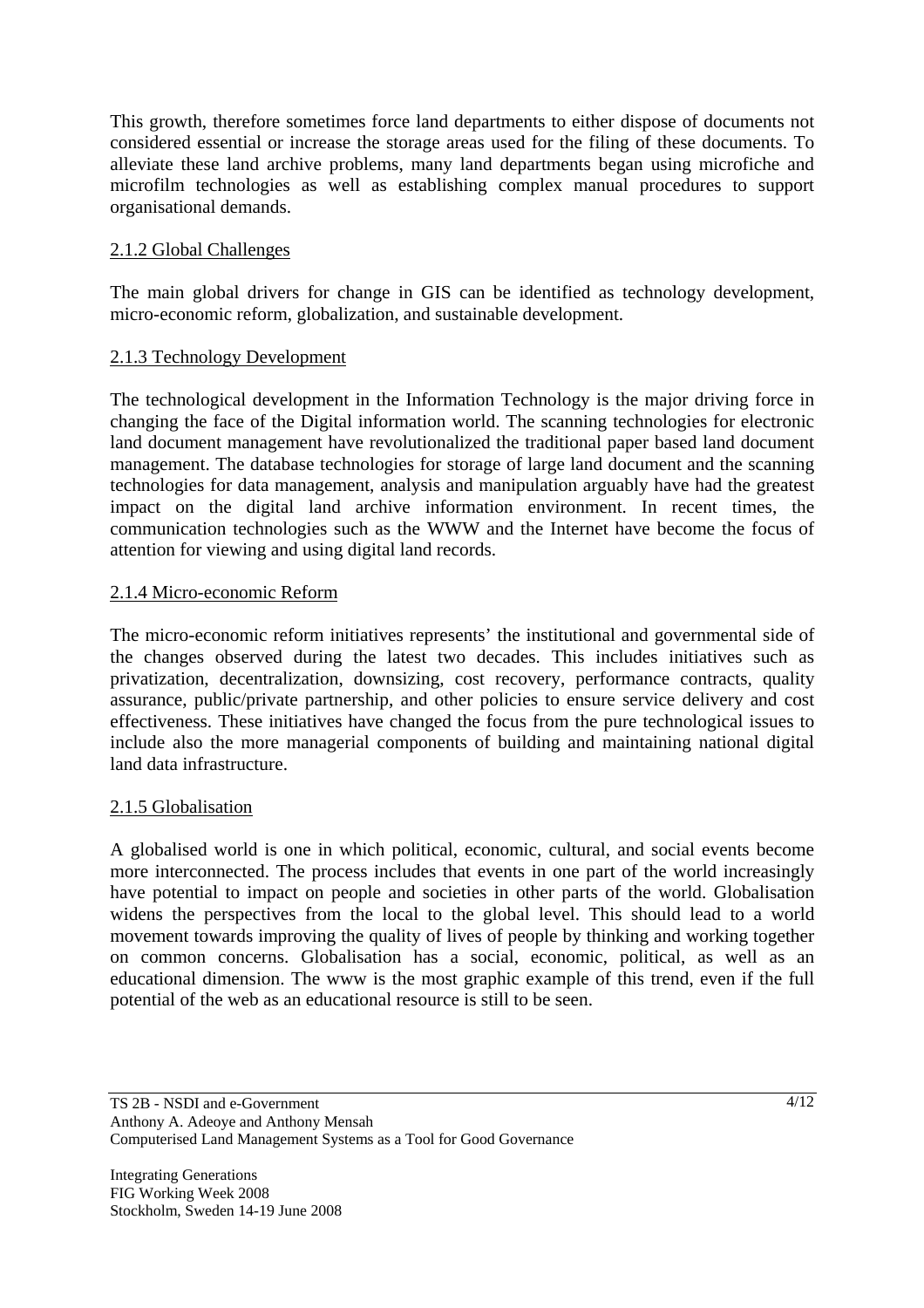# 2.1.6 E- Government Reforms

The last decade has seen moves towards establishment of fully digital land record systems throughout the world. It is recognized that digital land record systems are the key components of more global electronic document management systems. Digital land record systems thus must serve a multi-purpose use and thereby meet the challenge of a modern E-Government and IT environment. New communication technologies and the WWW have a dramatic effect on the evolving digital land record information marketplace.

## 2.1.7 Capacity Building

The Capacity Building Challenge is about establishing

- Sustainable Lands Departmental Records Management
- Sustainable Lands Departmental Records Management infrastructure
	- Sustainable human resources and skills

The new paradigm for Capacity Building in Digital Lands Records System offers a wide range of principles and options such as:

- Allowing land documents and records to be retrieved on demand.
- Storing digital land images on acceptable media.
- Possessing reasonable land document controls to ensure integrity, accuracy and reliability.

# **3. GIS INFRASTRUCTURE FOR LAND ADMINISTRATION**

The GIS Infrastructure for land administration includes but not limited to the following;

- Satellite Imagery
- GIS Hardware and Software
- Conversion of Analogue Land records into Digital Formats
- Institutional Development and Capacity Building

## **3.1 Satellite Imagery**

Satellite Imagery is a space technology for gathering, manipulating and displaying Geographic and Land Information Systems (GIS/LIS). Satellite images can be low resolution or high-resolution images. Landsat and NigeriaSAT-1 are examples of low-resolution images.

#### - LANDSAT

The Landsat Project began in the early 1970s. Since then, many different satellites have been sent into orbit. These satellites have taken various data and information from the planet Earth.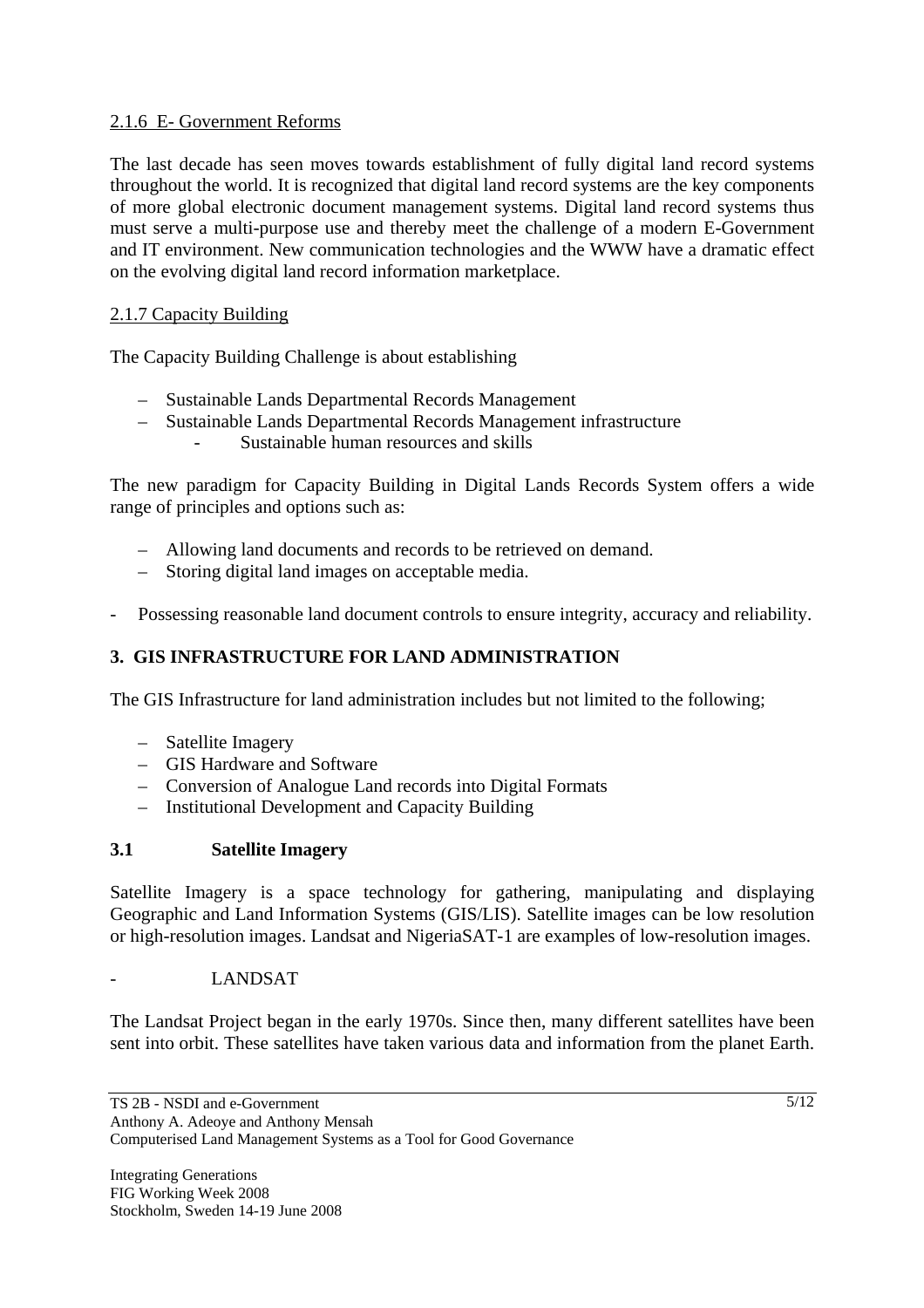While most of the satellites are not in operation now, Landsat 5 and Landsat 7 are still working around the clock to archive Earth's rapidly changing landscape.

## NigeriaSAT1

NigeriaSat-1 was launched in 2003. It's an earth observation satellite that has a 32-meter resolution imager in 3 spectral bands. NigeriaSat-1 is a relatively ordinary micro satellite, weighing less than 100 kilograms.

e low resolution images are not good for Land administration because of their inability to show clearly every feature n the land.

DigitalGlobe/Quickbird, IKONOS and SPOT are examples of high-resolution images.

## **Ouickbird**

QuickBird was launched in October 2001. The QuickBird 61-centimeter imaging system returns high-resolution, commercial Earth imagery from space. The system collects 61 centimeter class panchromatic and 2.5-meter multispectral stereoscopic data over a large field of regard with rapid target selection. The data from the satellite is useful for mapping, agricultural and urban planning, weather research and military surveillance.

#### - SPOT

The SPOT (Syteme Pour L'observation de la Terre) program began in France in 1978 and SPOT was launched in early 1986. Spot Image offers users products and services from optical and radar observation satellites to meet user needs for geographic information in many fields: cartography, defence, agriculture, identifying cadastral parcels, urban planning, telecommunications, the environment, disaster management and mitigation and renewable resources.

## – IKONOS

IKONOS is the world's first commercial high-resolution imaging satellite. It is capable of providing one-meter resolution images of virtually any place on Earth. One-meter resolution means that objects as small as one meter squared on the ground can be recognized.

The High-resolution images are good for Land administration because of their abilities to show clearly every feature on land. **Quick bird is highly recommended because land parcels can be identified clearly.**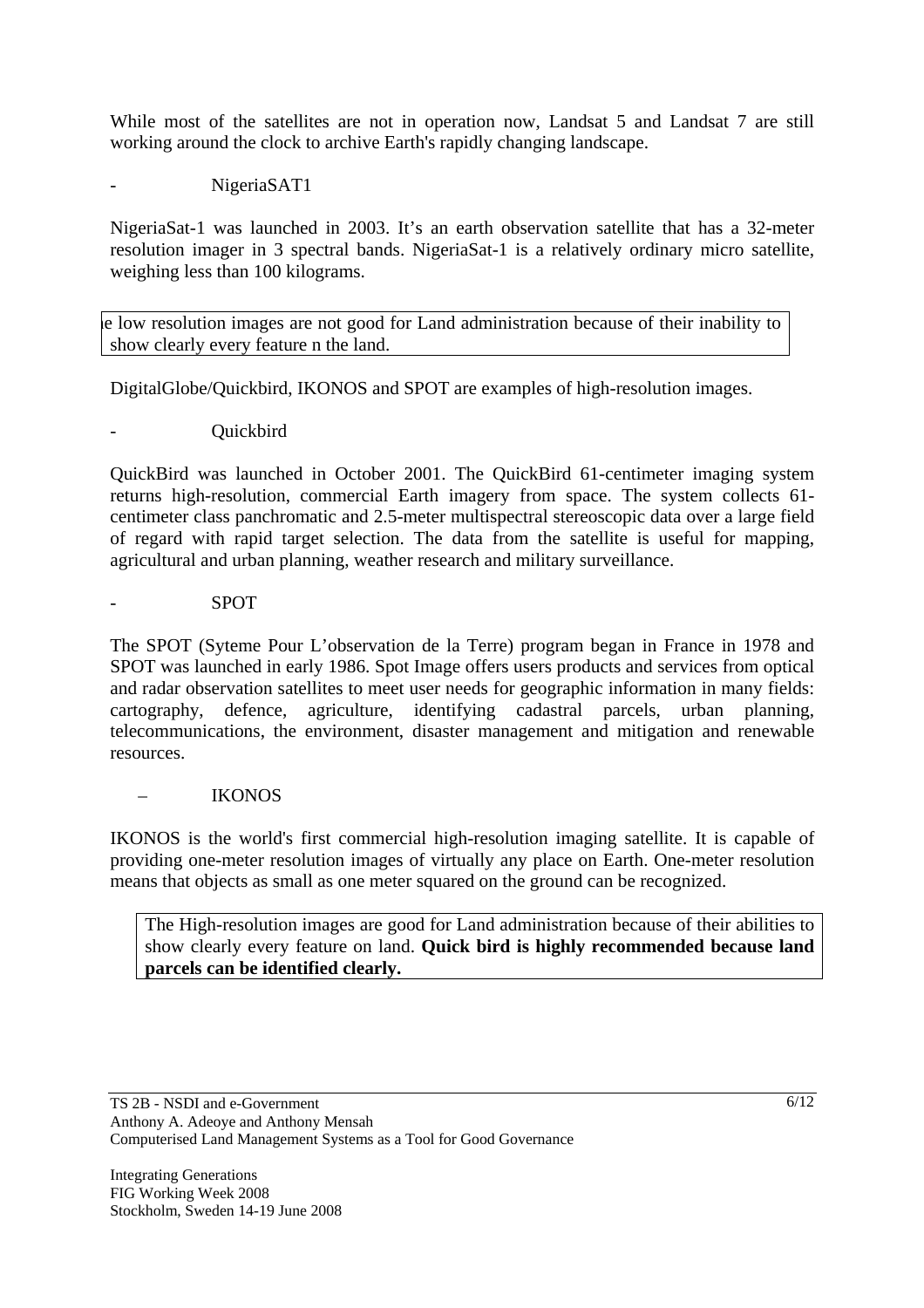## **3.2 GIS Hardware and Software**

An operational GIS for Land Administration has a series of components that combine to make the system work. These components are critical to a successful GIS and these components are:

- **hardware,**
- **software,**
- **data,**
- **people, - methods.**
- 



## **Hardware**

Hardware is the computer system on which a GIS operates. Today, GIS software runs on a wide range of hardware types, from centralized computer servers to desktop computers used in stand-alone or networked configurations.

## **Software**

GIS software provides the functions and tools needed to store, analyze, and display geographic information.

## **Data**

Perhaps the most important component of a GIS is the data. Geographic data and related tabular data can be collected in-house, compiled to custom specifications and requirements, or occasionally purchased from a commercial data provider. A GIS can integrate spatial data with other existing data resources, often stored in a corporate DBMS.

## **People**

GIS technology is of limited value without the people who manage the system and develop plans for applying it to real world problems. GIS users range from technical specialists who design and maintain the system to those who use it to help them perform their everyday work. The identification of *GIS specialists* versus *end users* is often critical to the proper implementation of GIS technology.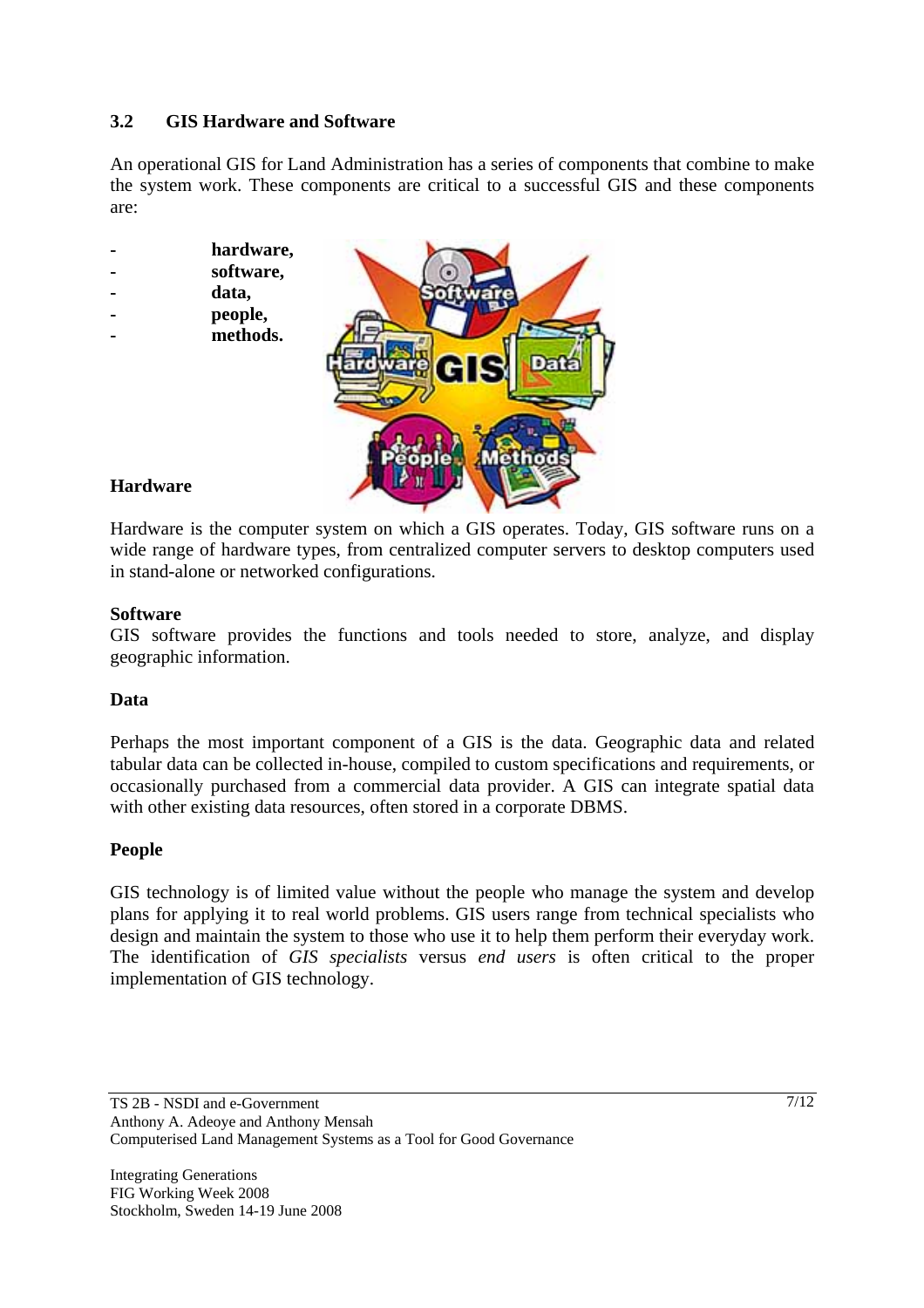# **Methods**

A successful GIS operates according to a well-designed implementation plan and business rules, which are the models and operating practices unique to each organization.

## **3.3 Conversion of Analogue Land records into Digital Formats**

GIS as a tool for Land Administration will therefore require infrastructure capable of data storage, information management, quick and easy data access, as well as retrieval of land data and updated reports. Therefore the overall goal of GIS in Land Administration is to be able to design a GIS, which will facilitate the land administration process such as:

## **Land Valuation**

- Determining values, objectives and the legal framework in relation to management of land as a legal, economic, and physical object.
- Basis for building sound land administration infrastructures.

## **Cadastral Systems**

- Identification of land parcels and securing land rights
- Facilitate land registration, land valuation, and land-use control
- Underpin sound Land Administration

#### **Land Administration Systems**

- Administration of land tenure, land value, land-use, and land development
- Facilitate efficient land markets and effective land-use management
- Underpin sound Land Management

#### **Land Management**

- Management of processes by which land resources are put into good effect.
- Facilitates economic, social, environmental sustainability
- Underpins and implements sound Land Policies

Lands Department have enormous land related records which comprises of large volume of records which consist mainly of:

- Compilation of personal data of applicants for Land
- Storage and retrieval of cadastral information on Layouts;
- Security and control of access to confidential land information management data, such as acquisition, assessments, allocations, valuations, consents, assignments and
- Registration of land related matters.

To put these lands records into GIS format will require;

Digitisation/Scanning of the land related records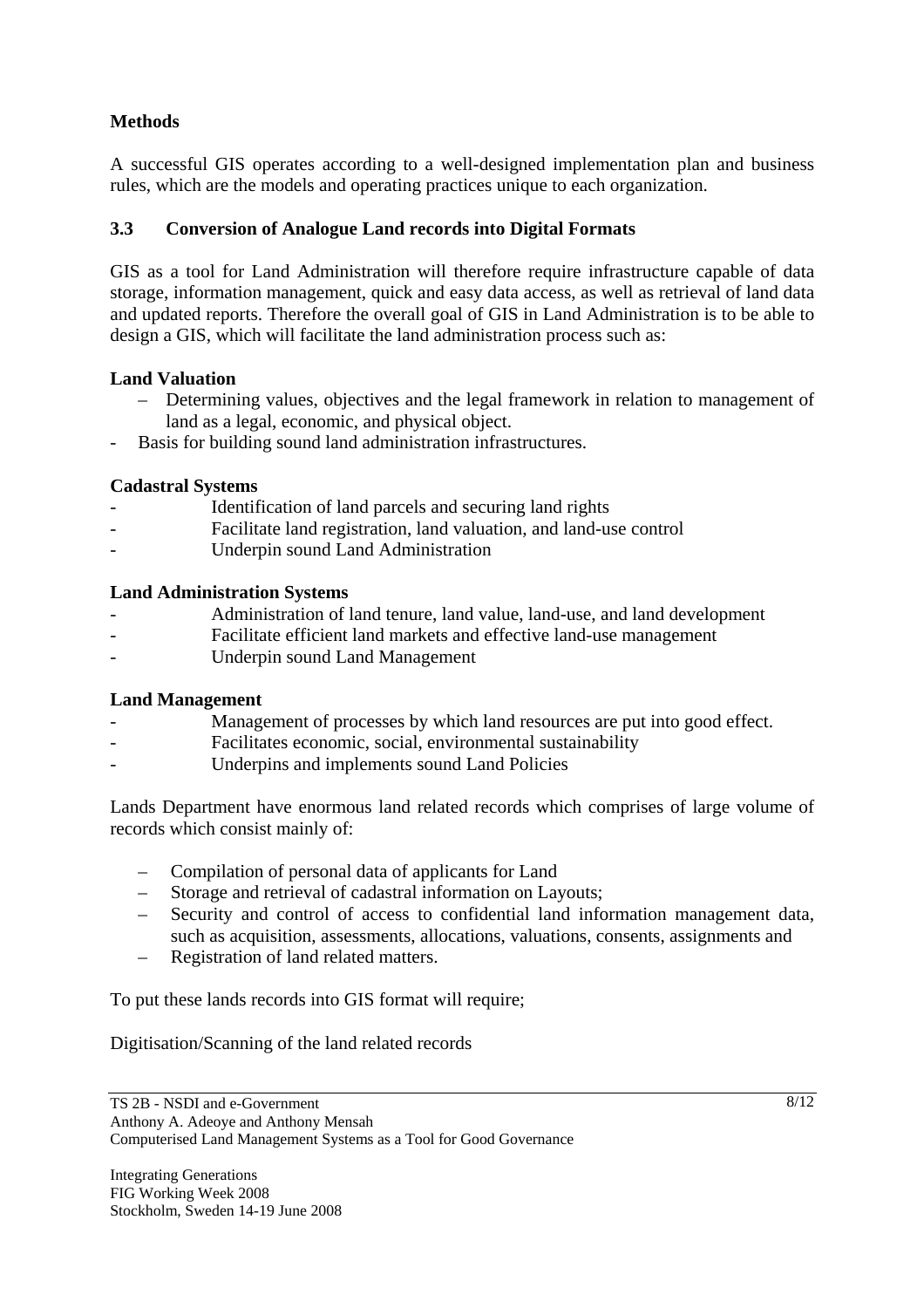Creation of land database

Provide software facilities for Compilation of personal data of applicants for Land

Designing of a robust management information system for analysing land records

# **3.4 Institutional Development and Capacity Building**

The introduction of GIS in Land Administration requires Institutional Development and Capacity Building, which will lead to the ultimate goals of skill transfer. The capacity building programmes should be in three categories: Managers (Professionals), Supervisors (Technologists) and Operators (Technicians) with the aim of systematically improving the technical and operational management of land records. Therefore, the training programmes for the three categories would have the following objectives:

- i.To provide overall appreciation of the training, thus increasing the level of awareness hence increased co-operation and assistance on GIS in land administration.
- ii.To teach basic skills in GIS Equipment, Facilities and Materials.
- iii.To instil confidence and broaden the perception of land officers on the use of the GIS Equipment, Facilities and Materials

# **4. SUCCESS STORIES OF GIS IN LAND ADMINISTRATION**

# **4.1 Abuja Geographic Information Systems (AGIS)**

AGIS is the computerisation of the Land records in The Ministry of the Federal Capital Territory (MFCT).

One of the thrust of the AGIS is to promote good governance, having identified by the Government that bad governance is one of the root causes of all evil within our societies. The concept of "governance" is not new. It is as old as human civilization. Simply put "governance" means: **the process of decision-making and the process by which decisions are implemented (or not implemented)**. Governance can be used in several contexts such as corporate governance, international governance, national governance and local governance.

Since governance is the process of decision-making and the process by which decisions are implemented, therefore, the AGIS focuses on the formal and informal actors in land administration processes which involve decision-making and implementing the decisions made and the formal and informal structures that have been set in place to arrive at and implement the decision.

Consequently, AGIS as a tool for Good governance has 8 major characteristics. It is participatory, consensus oriented, accountable, transparent, responsive, effective and efficient, equitable and inclusive and follows the rule of law. It assures that corruption is minimized,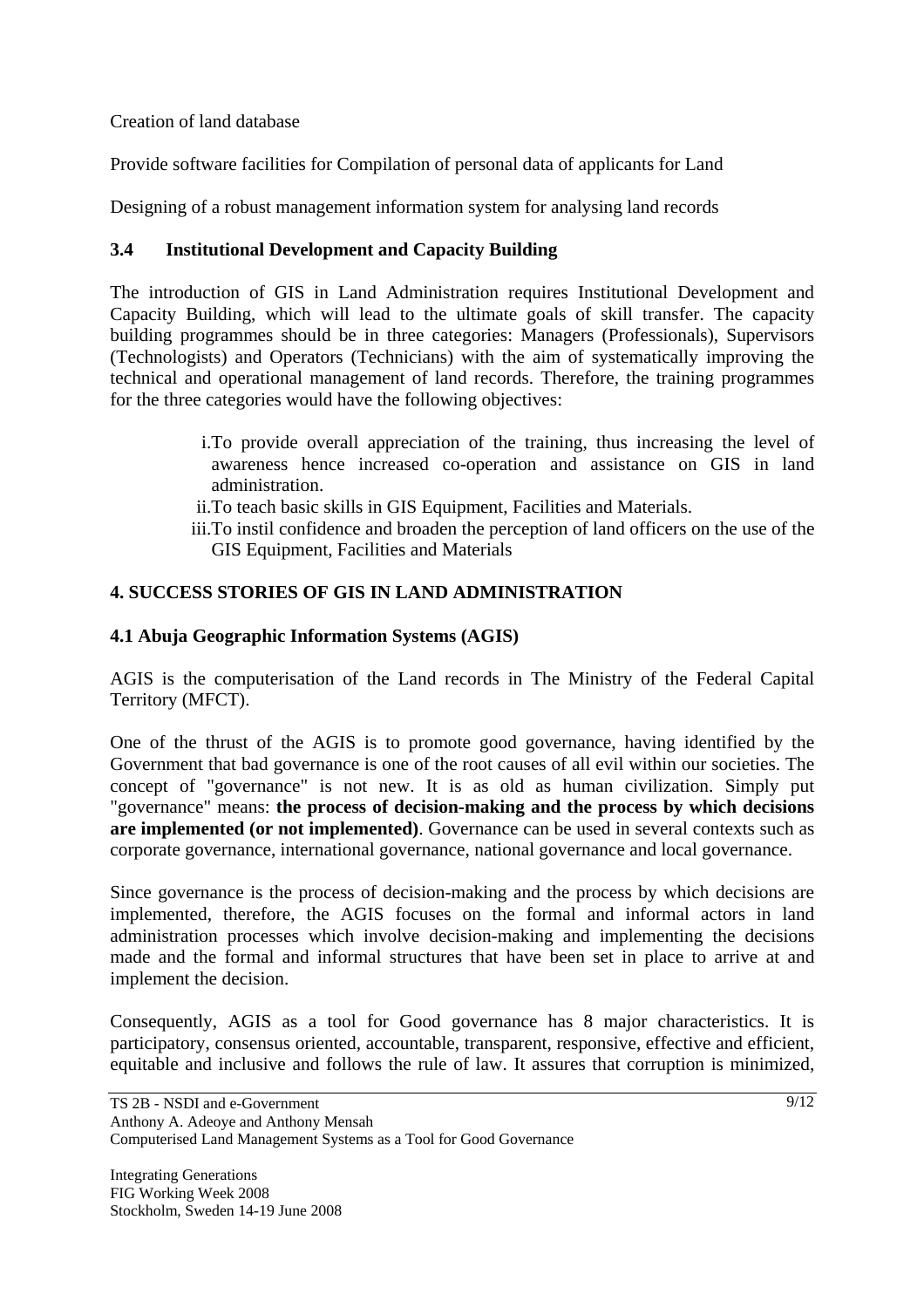the views of minorities are taken into account and that the voices of the most vulnerable in society are heard in decision-making. It is also responsive to the present and future needs of society.

The purpose of Abuja Geographic Information Systems Project is to develop a comprehensive land policy for Nigeria in a systematic way and to reduce poverty and enhance economic and social growth by improving security of tenure, simplifying the process of acquiring land by the public, developing land market and fostering prudent land management by establishing efficient system of land administration.

The AGIS contain land information such as records of allocation, (name of allottees, plot numbers, plot sizes, uses and locations). It also includes records of all transactions such as power of attorney, deed of assignment, Mortgages, Subleases, Releases, devolution, etc. The mission of the project is to provide a comprehensive, all-inclusive, full proof and state-of-theart computerized geospatial data infrastructure for the Federal Capital Territory Abuja Nigeria.

The introduction of Abuja Geographic Information System has brought about adequate and effective control of the allocation and use of land in Abuja.

# **4.2 Federal Land Information Systems (FELIS)**

FELIS is the computerisation of the Land Records in the Federal Ministry of Housing and Urban Development using GIS. The FELIS offers valuable improvements to land/property registration in Abuja and the following benefits are now being enjoyed:

- 1. Speed of response increased
- 2. Improvement in Land Security
- 3. Reduction in the falsification of land documents
- 4. Physical reorganization/repair of land documents
- 5. Permits more secure property registration
- 6. Rationalization of Land Administration processes
- 7. Contribution to the infrastructure improvement
- 8. Increased revenues
- 9. Ability to have substantial projected income generation and the cash flow related to land properties.
- 10. FELIS provides a first class tool for advanced planning and management of lands
- 11. In general, the implementation of FELIS has boosted the country's economy.

## **5. CHALLENGES OF GIS IN LAND ADMINISTRATION**

Geographic Information Systems in Land Administration will help to promote economic and social development in Nigeria. This is because GIS has advanced from a "nice-to-have" to a **necessity** in the management of land records.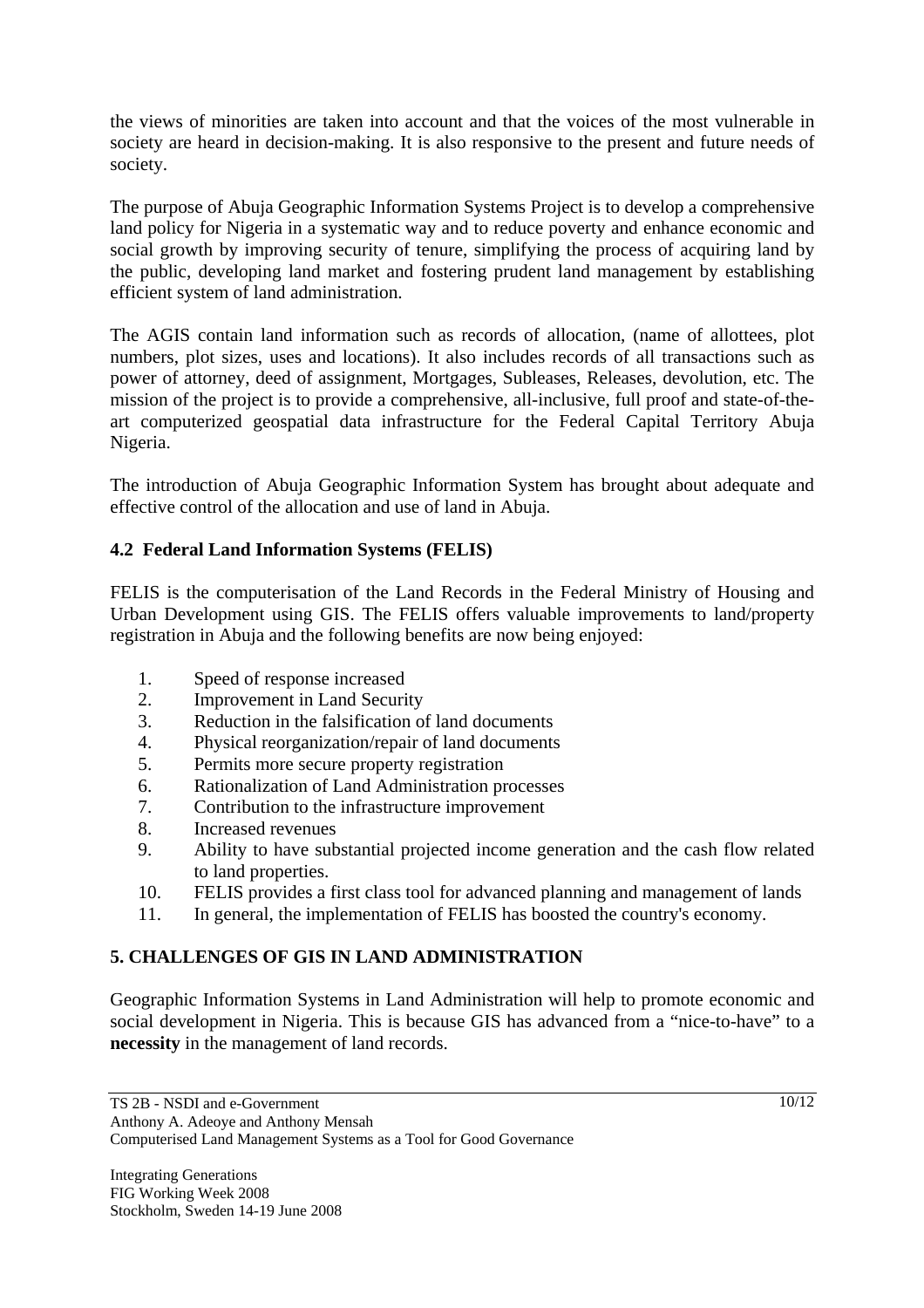However, the challenges of GIS in land administration includes but not limited to:

- Capture and maintenance of datasets
- Land Information Resource management.
- GIS awareness for decision-making.
- Managing change in terms of organizational strategies, business processes and integration of GIS systems in land administration.
- Staying informed of the external environment regarding standards, technological developments and international events concerning land information management.
- Cost recovery and land orientation
- • Resistance to change of tradition
	- o Resistance from those who get facilitation fees for finding deeds
	- Fear of Employees losing their jobs.
- Dependent on "Local GIS Expert"

# **6. CONCLUSION**

There is an increasing awareness of the use of GIS in land administration. The use of GIS in land administration system has considerable potential to support society's evolving humankind/land relationship by providing information for decision makers that will enable them to make decisions favorable to sustainable development in the context of land administration and management. GIS is a valuable tool and powerful decision support system for the Computerisation of Land records for the following reasons:

- Effective land administration
- Efficient resource allocation for land administration
- Sustainable land development and planning
- Improved physical storage facilities for land related matters
- Automation of indexes to provide quicker document retrieval
- Cornputerisation of title documents to provide quicker access to land information

The use of GIS in land administration will bring about the creation of a stronger, broader, safer and more sophisticated **Land Data Archives**.

# **REFERENCES**

Abuja Geographic Information Systems Hand book (2007)

Campaign Manifesto of People Democratic Party (2007)

Enemark, S.(2005): *Understanding the Land Management Paradigm.* Proceedings of FIG Commission 7 Symposium on Innovative Technologies for Land Administration, Madison, Wisconsin, USA, 24-25 June 2005, 13 p.

Enemark, S.(2006) The Future of E-Challenge for Surveyor being Presented at the FIG Workshop on eGovernance, Knowledge Management and eLearning, Budapest, Hungary, 2006